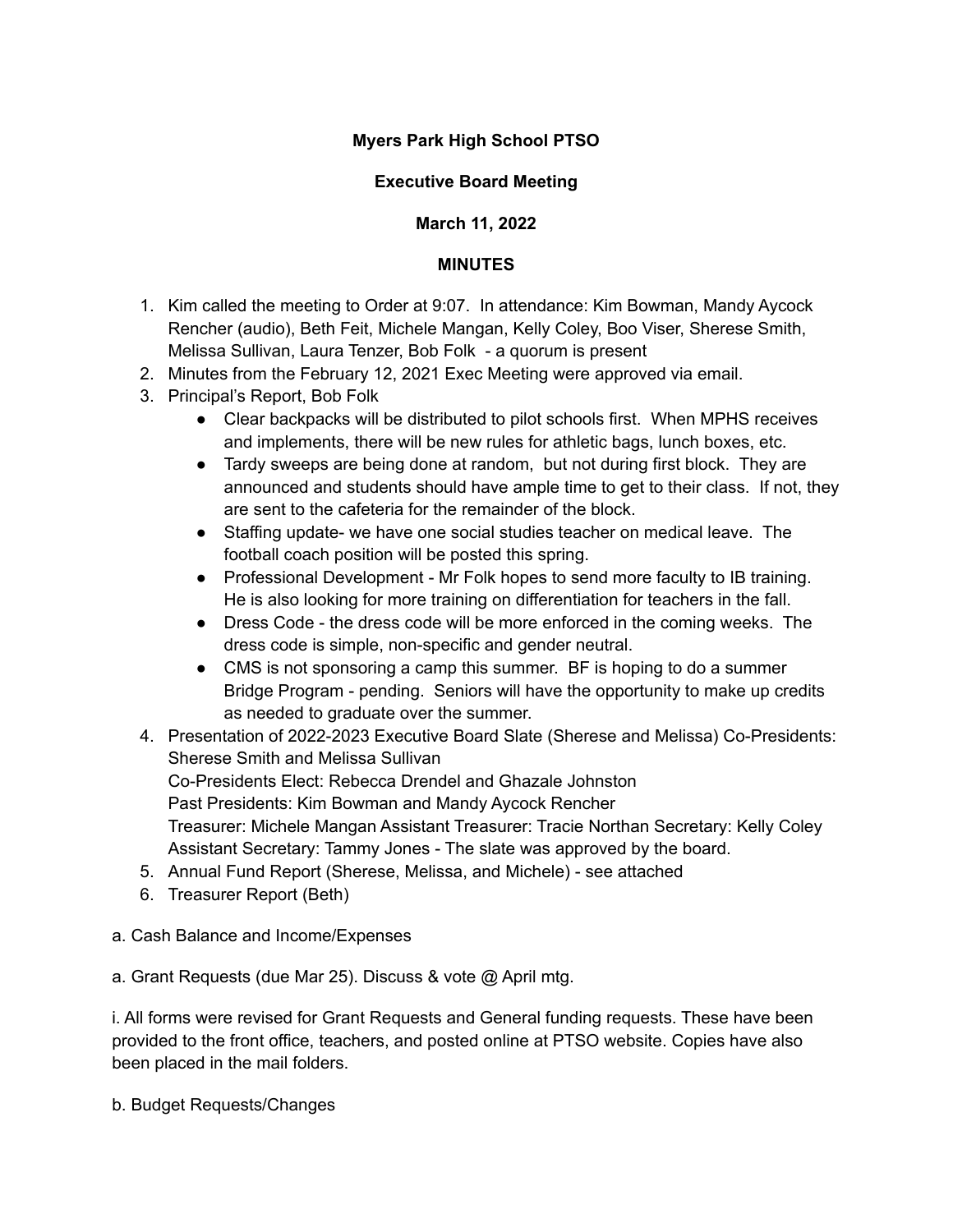- i. Possibility of moving certain Outreach expenses to Academic Support tabled
- ii. Sponsor Outreach student for DECA Nationals Tournament Approved from outreach budget.
- iii. Getting revised Helios quote for 3 buildings
	- 1. Not doing GYM bldg per request of teachers
	- 2. 3 Buildings we ARE doing include: Guidance, Math, Social Studies

7. Update from other groups:

- SIT (Mandy) no update
- IB Parent Board (Laura) IB testing is on. Location is set, and will need parent volunteers. They are adding the "Connect with Katie" meetings. Topics will include Math and Science, TOK and an alumni panel.
- Mustang Club (Kim) they have some open positions and will be working on fundraising this spring.
- MPHS Foundation (Mandy) Art for the Park– Silent Online Auction: March 12-18, In-Person Event: March 18, 7:30-10:30 PM They are using Handbid for the auction and have 75 pieces to sell.
- 8. Proposed Changes to Bylaws
	- Add **Testing Volunteer Committee Chair - Approved**

**"**The chair of this committee will work with Sarah Wade, Testing Coordinator, to provide support and recruit volunteers to help proctor on standardized testing days throughout the year. Responsibilities may include meeting with Ms. Wade at the beginning of the year to understand testing dates and times, communicating dates and needs in the Mustang Express, and sending out a sign-up genius to recruit volunteers in advance of testing dates. In addition, the Chair will assist Ms. Wade with any other testing needs she may have."

## ● Add **Video Conferencing Committee Chair - Approved**

The Chair for this committee will assist with any Zoom or Webinar type meetings for the PTSO and Administration, manage the Zoom subscription, and coordinate conversion of recorded meetings for upload onto the PTSO social media platforms. Examples of virtual meetings may include Prospective Family Meetings, IB/Curriculum meetings, speakers or updates from Principal/Administration. Approximately 6 events per year lasting 1 hour each. The ideal candidate is available for scheduled evening meetings and has Zoom experience. This is not a technically difficult job once you learn how to use the platform. Interface with administration, Social Media Chair, Mustang Express Chair, Website Chair, and MPHS Librarian (this person converts the recording to a YouTube video.)

- Remove C3 Committee. Approved
- Remove Corporate Rebates Committee. Approved
- Remove School Fairs/Programs (this work will roll up under the Guidance committee). - Approved
- Remove English 3 from Mentoring. Approved
- Add 9th Grade Mentors under the Mentoring Committee. Approved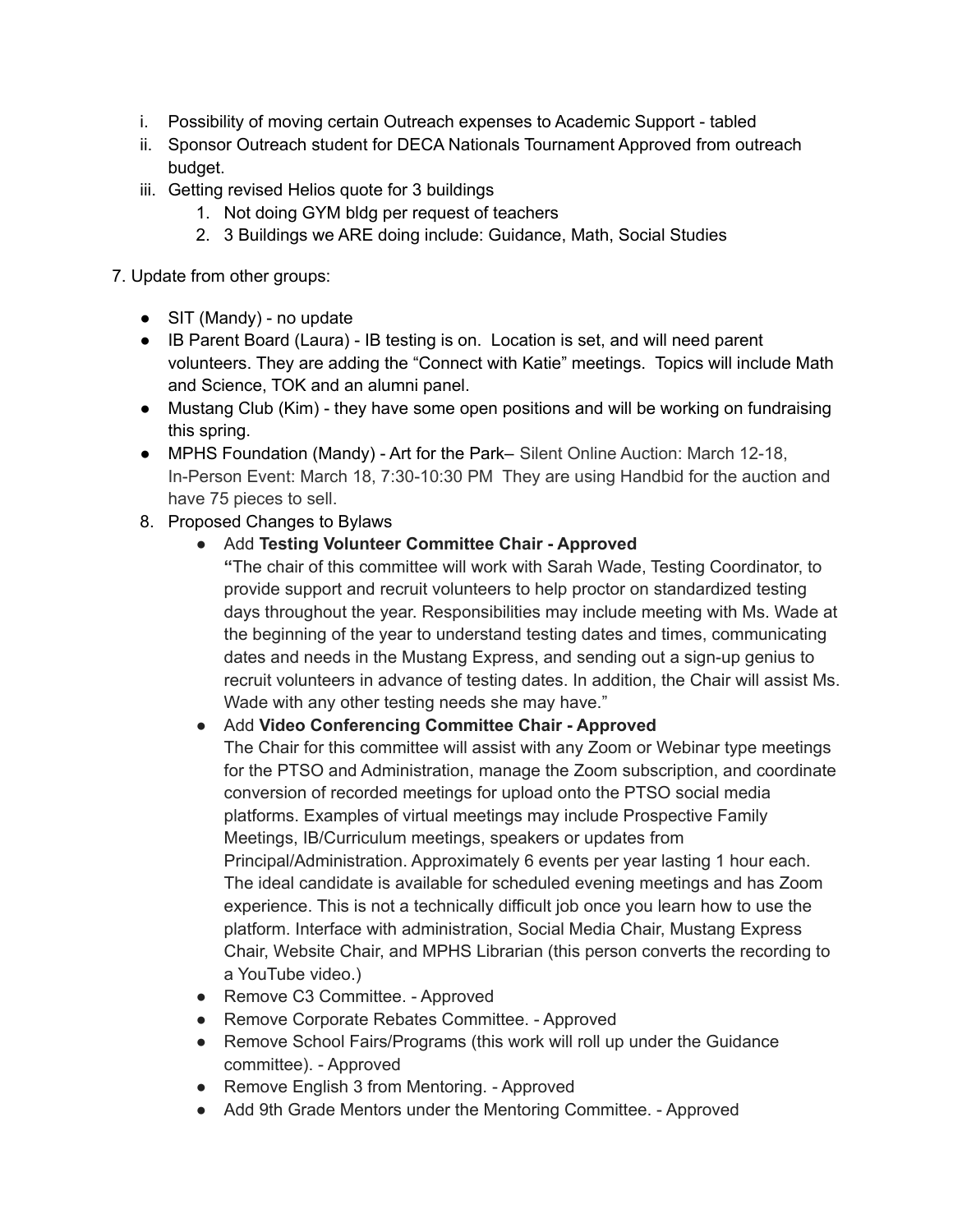- 9. President's Updates
	- Picnic Table Donations Michele- 16 families have donated so far, plaques are in process.
	- 10th Grade Parent Event at Reids on 2/27. Went great, about 40 people attended
	- 12th Grade Event Ice cream truck on 3/25 or 4/1 during lunch
	- Coffee/Donut Truck Teacher Appreciation Event on 3/2 was very well attended and appreciated.
	- Prospective Student Tours Added 3 new tours since Rising 9th Grade is virtual. Tours have been at full capacity. 242 participants on Webinar.
	- Mental Health Initiative Committee Update Parent Webinar on March 23 at 6:30 by Hopeway. Substance Use and Misuse in Adolescents. May is mental health month and we are hoping to host an in person panel of speakers for a student audience.
	- PTSO Committee Chair EOY Party on 5/12 at Natasha Scrivener's Home.
- Attendance Office- Volunteers helping on Monday, Wednesday, and Friday and will follow this schedule for the remainder of the year.
- Health Room Our amazing MPHS nurse, Becky Hartline, has requested items for our "sister" school, Eastway Middle School, which she supports and has very limited resources and no PTSO funding. Sign-up Genius:

https://www.signupgenius.com/go/10c0c44a8a82fa1f49-health

- Staff Luncheon Year end lunch scheduled for June 9th. Box lunch so staff can grab and go as they finalize grades.
- Avid Update: We have some wonderful guest speakers scheduled for the AVID class. JP and Karen McBryde shared about their experiences traveling and working in developing countries. They discussed the array of affordable ways that one can travel and experience different cultures. Later this month we will host Julie Wentz who is the School Partnership Ministries Coordinator for MPUMC. We also have a speaker from Generation Nation coming in April to discuss the importance of civic engagement and to offer voter registration to eligible students. Some AVID students will also be joining other CIS students from the school on upcoming field trips to UNCG and A&T and, hopefully, to USC and the Columbia zoo. It will be a great opportunity for these students to be exposed to these schools and campus life. Finally, we are in the process of matching mentors to rising AVID seniors who would like extra support with their college application process. These mentors will begin forming relationships with the students this spring in order to better help them over the summer and early fall.
- Inreach/Outreach: Our biggest requests have been for rent/hotel assistance and help with essentials like food and clothing. We have had a number of students needing Uber gift cards because they still don't have school transportation or need to go directly from school to work and there's no better option. One particularly heartbreaking situation was an unaccompanied youth who was evicted and had minutes to gather her things per law enforcement. So she needed help with clothing and the basics. Upcoming events are prom (we give \$150 gift cards to identified students for dress/tux) and EOY graduates' gifts. In the meantime our supply closet was depleted, but the community responded generously. Finally we have had requests for more